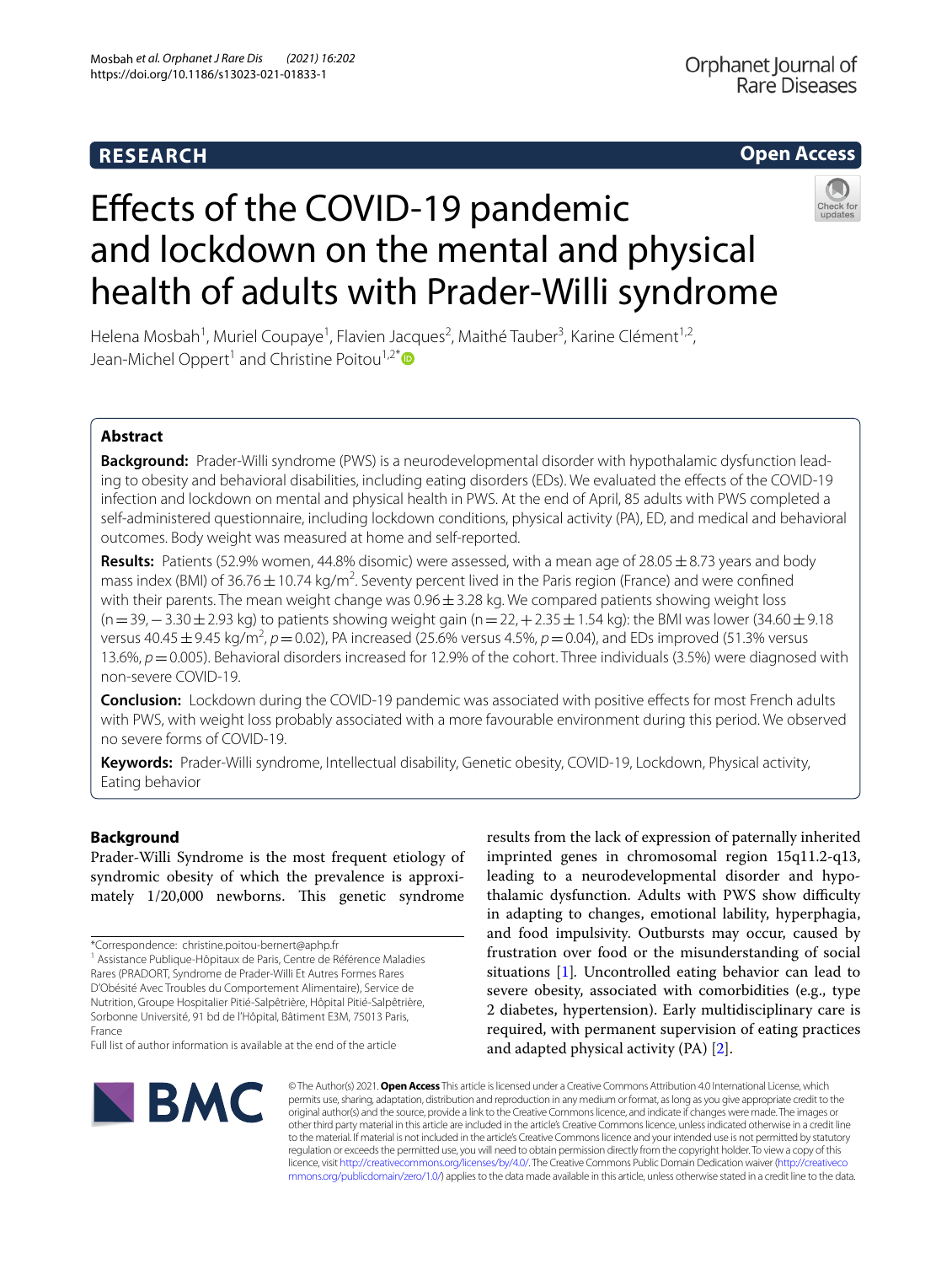During the COVID-19 pandemic, individuals with obesity  $[3, 4]$  $[3, 4]$  $[3, 4]$  $[3, 4]$  and/or diabetes  $[5]$  $[5]$  $[5]$  were shown to be at higher risk of severe forms of COVID. Whether syndromic obesity, such as PWS, also represents a risk for severe forms of COVID-19 is unknown. Moreover, complete lockdown was implemented in France in mid-March 2020 to contain the spread of COVID-19. There was concern that individuals with PWS may experience decreased PA and poorer food control during the lockdown period, as observed for children with common obesity [\[6](#page-5-5)]*,* potentially worsening their condition*.* People with psychiatric disorders or/and intellectual disability were also shown to be particularly vulnerable, showing increased anger and impulsivity  $[7, 8]$  $[7, 8]$  $[7, 8]$  $[7, 8]$ . The aim of this cross-sectional study was to assess changes in weight and mental and physical health in adults with PWS during the COVID-19 lockdown.

## **Results**

#### **Cohort characteristics (Table [1\)](#page-2-0)**

Eighty-five patients with PWS were interviewed. Their mean age was  $28.05 \pm 8.73$  years and their mean BMI  $36.76 \pm 10.74$  kg/m<sup>2</sup>; 87.1% were overweight or obese. Fifty-fve percent had a partial deletion from the paternal origin in the 15q11-13 chromosomal region (del(15) (q11-q13)). Forty-fve percent had a maternal uniparental disomy of chromosome 15 (UPD(15)mat). Twenty-fve percent of patients had diabetes, 11.8% had hypertension, 20.2% had dyslipidemia, 8.9% were active smokers. Concerning their hormonal system, 92.4% had hypogonadism, 50.6% had a growth hormone defciency, 28.2% had hypothyroidism and 6.6% a corticotrop deficiency. Four patients were epileptic and 41.8% were under psychotropic drugs.

Seventy percent of patients were confned at their family home and 29.4% at their social healthcare institution. Seventy percent of patients were living in the greater Paris region and 10.6% ( $n=9$ ) in French regions where the prevalence of COVID-19 was high. The lockdown was total in 50.6% of cases, partial in 48.2% (one hour maximum per day outside of the house), and not respected in 1.2%. Seventy-seven percent of patients normally performed a daily activity that was completely stopped during lockdown.

# **Weight change during lockdown (Table [2](#page-3-0), Fig. [1](#page-4-0))**

During lockdown, 67.1% of patients reported a decrease in daily PA. The mean number of daily PAs was  $1.54 \pm 0.97$ /day [0.00–4.00]. Feeding behavior was reported to have improved for 35.4% of patients and did not change for 43.9%. Forty-nine percent of patients lost weight (mean±SD:−3.30±2.93 kg), it was stable for 23.7%, and 27.5% gained weight  $(+2.35 \pm 1.54 \text{ kg})$ . Mean weight loss was 0.96±3.28 kg (%:−1.07±3.26  $[-10.00; +6.25]$ ,  $p=0.01$ ) (Fig. [1a](#page-4-0)).

Patients who lost weight had a lower BMI before the lockdown than those who gained weight  $(34.60 \pm 9.18)$ versus  $40.45 \pm 9.45$  kg/m<sup>2</sup>,  $p = 0.02$ ). There were no differences between those two groups in terms of age or gender (Fig. [1](#page-4-0)b). Genetic subtype (deletion versus disomy) did not infuence the weight evolution during the lockdown ( $p = 0.06$ ). In terms of weight loss, there was no significant difference between rural  $(n=23)$  and urban  $(n=55)$  living conditions. Weight loss was more frequently observed for patients with increased PA (25.6% versus 4.5%  $p=0.04$ ) (Fig. [1](#page-4-0)c) and those with improved eating behavior (51.3% versus 13.6% *p*=0.005) (Fig. [1](#page-4-0)d).

# **Medical and mental health during the COVID‑19 pandemic and lockdown**

Three patients had symptoms of non-severe COVID-19 (3.5%), although 12.9% ( $n=11$ ) were living with relatives diagnosed with COVID-19. No confrmation with PCR was performed but a serological assay performed at the end of June confrmed seroconversion and SARS-Cov2 infection for the three patients. No hospitalization was required. Their age was 18–25 years, their BMI 21.20–  $48.80 \text{ kg/m}^2$ , and two had diabetes, with glycated hemoglobin between 6.6 and 8.2%.

Concerning behavioral issues, 11 patients (12.9%) displayed a recrudescence of behavioral disorders without a major effect on mean weight  $(+0.40 \text{ kg})$  and 10/11 presented more frequent outbursts, which required medical contact in two cases. Principal difficulties reported by caregivers were linked to exacerbations of anxiety and the ban on going outside.

Other medical issues among the PWS patients were the following: dermatological disorders  $(n=7)$ , traumatic accidents  $(n=2)$ , respiratory tract infections  $(n=2)$ , intestinal transit disorders  $(n=2)$ , epilepsy  $(n=2)$ , exacerbation of pain (n=2), hypoglycemic events (n=2), and dental disorders  $(n=1)$ .

# **Discussion**

The lockdown had a positive impact for most French adults with PWS. Nearly 50% lost weight, in parallel with improved lifestyle behaviors (eating habits, PA). No severe form of COVID-19 was noted, despite a high prevalence of obesity and diabetes. However, a small subgroup experienced major difficulties, with the recrudescence of behavioral disorders and anxiety.

In an Italian study, 20% of adult patients gained weight and reported an increase in the consumption of "comfort food" (chocolate, ice cream, desserts, salty snacks, etc.) [[9\]](#page-5-8)*.* Rundle et al. hypothesized that people, especially children or adolescents, would fare worse concerning weight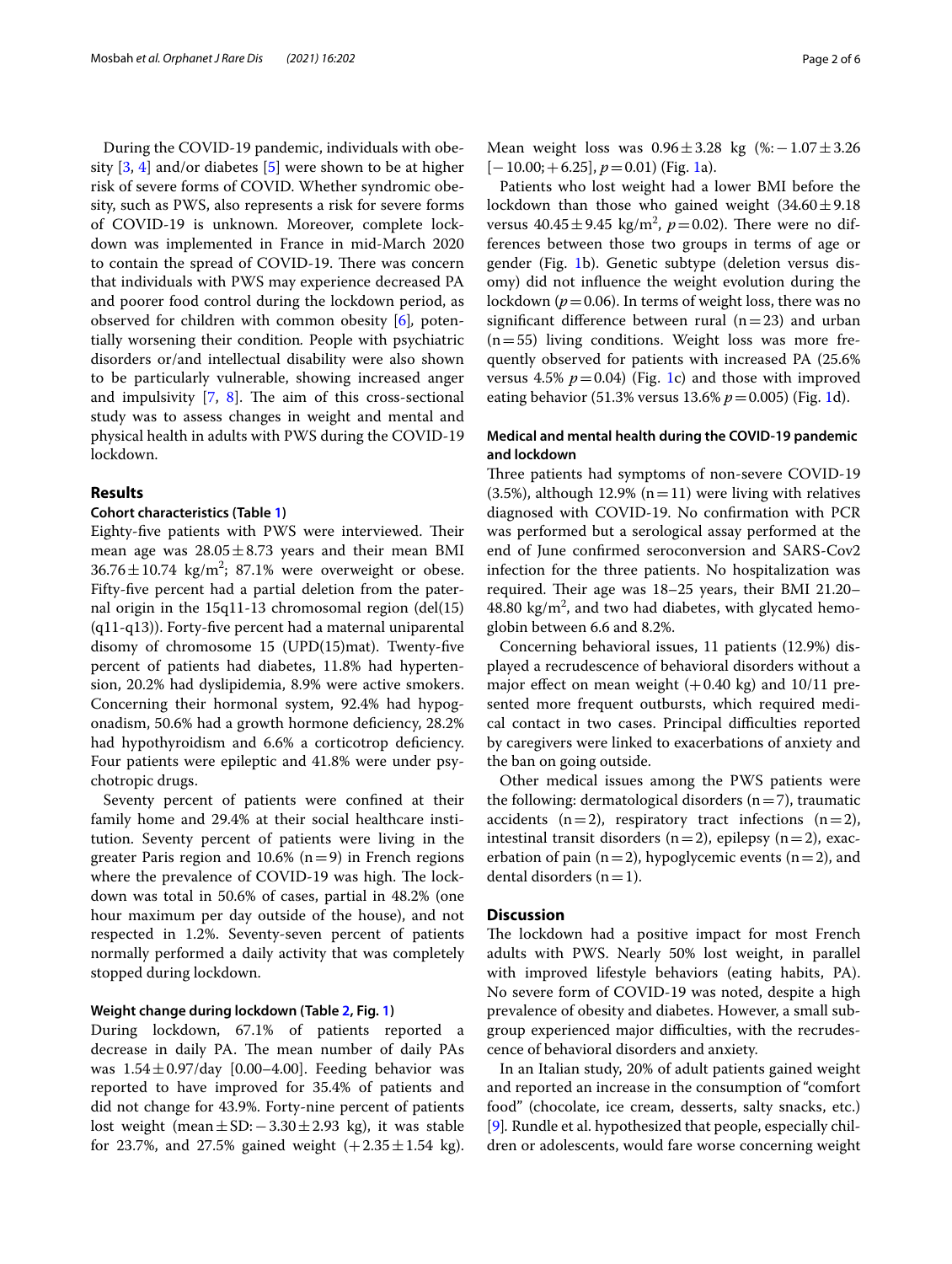## <span id="page-2-0"></span>**Table 1** General characteristics of Prader-Willi patients

| Patient characteristics                                     |                                                                                                                                      |  |  |  |
|-------------------------------------------------------------|--------------------------------------------------------------------------------------------------------------------------------------|--|--|--|
| N                                                           | 85                                                                                                                                   |  |  |  |
| Age (years)                                                 | $28.05 \pm 8.73$ [18.00-51.00]                                                                                                       |  |  |  |
| Sex N (%)                                                   | Female 45 (52.9) Male 40 (47.1)                                                                                                      |  |  |  |
| BMI ( $\text{kg/m}^2$ )                                     | 36.76 ± 10.74 [19.60-68.00]                                                                                                          |  |  |  |
| Diabetes N (%)                                              | 21(24.7)                                                                                                                             |  |  |  |
| Hypertension N (%)                                          | 10(11.8)                                                                                                                             |  |  |  |
| Dyslipidemia N (%)                                          | 16(20.2)                                                                                                                             |  |  |  |
| Active smoking N (%)                                        | 7(8.9)                                                                                                                               |  |  |  |
| Genetics                                                    |                                                                                                                                      |  |  |  |
| del(15)(q11-q13)<br>UPD(15)mat                              | Female 26 (30.5), male 21 (24.7)<br>Female 19 (22.4), male 19 (22.4)                                                                 |  |  |  |
| Conditions of lockdown                                      |                                                                                                                                      |  |  |  |
| Usual place of residence N (%)                              | Family home: 60 (70.6), health-care institution: 25 (29.4)                                                                           |  |  |  |
| Geographic region N (%)                                     | Greater Paris region: 59 (69.4)                                                                                                      |  |  |  |
| Number of rooms/Number of habitants (except institutions)   | $1.42 \pm 0.59$ [0.50-3.67]                                                                                                          |  |  |  |
| Daily occupations                                           |                                                                                                                                      |  |  |  |
| Usual daily activity N (%)                                  | Work 27 (31.4)<br>School 18 (20.9)<br>Leisure activities 22 (25.6)<br>No activity 19 (22.1)                                          |  |  |  |
| Physical activity                                           |                                                                                                                                      |  |  |  |
| Change in physical activity N (%)                           | Increased 16 (18.8), decreased 57 (67.1), stable 12 (14.1)                                                                           |  |  |  |
| Daily number of physical activities                         | $1.54 \pm 0.97$ [0.00-4.00]                                                                                                          |  |  |  |
| Type of physical activity (%)                               | Walking 39.1%<br><b>Fitness 22.0%</b><br>Exercise bike/treadmill 15.3%<br>Gardening 11.2%<br>Housekeeping 7.8%<br>Outdoor games 4.6% |  |  |  |
| Change in time being sedentary N (%)                        | Increased 60 (75.0), decreased 5 (6.2) stable 15 (18.8)                                                                              |  |  |  |
| Sleep                                                       |                                                                                                                                      |  |  |  |
| Change in time spent sleeping N (%)<br>Weight/eating habits | Increased 20 (24.1), decreased 5 (6.0), stable 58 (69.9)                                                                             |  |  |  |
| Change in weight (kg and %)                                 | kg: $-0.96 \pm 3.28$ [ $-13.00$ ; $+5.00$ ] %: $-1.07 \pm 3.26$ [ $-10.00$ ; $+6.25$ ]                                               |  |  |  |
| Change in weight N (%)                                      | Gain 22 (27.5), loss 39 (48.8), stable 19 (23.7)                                                                                     |  |  |  |
| Change in eating behavior N (%)                             | Worse 17 (20.7), improved 29 (35.4), stable 36 (43.9)                                                                                |  |  |  |
| Aggressivity towards food N (%)                             | Yes 16 (20.0)                                                                                                                        |  |  |  |
| Psychological impact                                        |                                                                                                                                      |  |  |  |
| Difficulties during lockdown N (%)                          | Major 11 (12.9), minor 38 (44.7), none 36 (42.4)                                                                                     |  |  |  |

Results are expressed as the means±SD [range] for continuous variables and as frequencies and percentages for categorical variables. BMI: body mass index. del(15) (q11-q13): Deletion from the paternal origin in the 15q11-q13 chromosomic region. UPD(15)mat: Maternal UniParental Disomy of chromosome 15

control at home than when engaged in their usual school curriculum [\[10\]](#page-5-9)*.* School or working environments provide structure and routine for mealtimes, PA, and sleep schedules, the predominant lifestyle factors involved in obesity risk. Unlike the general population, PWS patients require permanent supervision to avoid food seeking and prevent uncontrolled eating behavior. Living conditions during the lockdown likely led to robust caregiver supervision, as parents or family were generally at home. Caregivers are particularly aware of the risk of weight gain during increased sedentarism. Indeed, medical-expert teams insist on the need of regular PA from childhood. In many homes, PA programs were set up during the lockdown, although PA levels were lower than usual.

However, one recent study showed the negative psychological impact of strict lockdown measures on psychiatric patients during the COVID-19 epidemic [\[7](#page-5-6)]*.* Exacerbations of anger and impulsivity were signifcantly higher for psychiatric patients than healthy controls. Only 12.9% of PWS patients showed behavioral disorders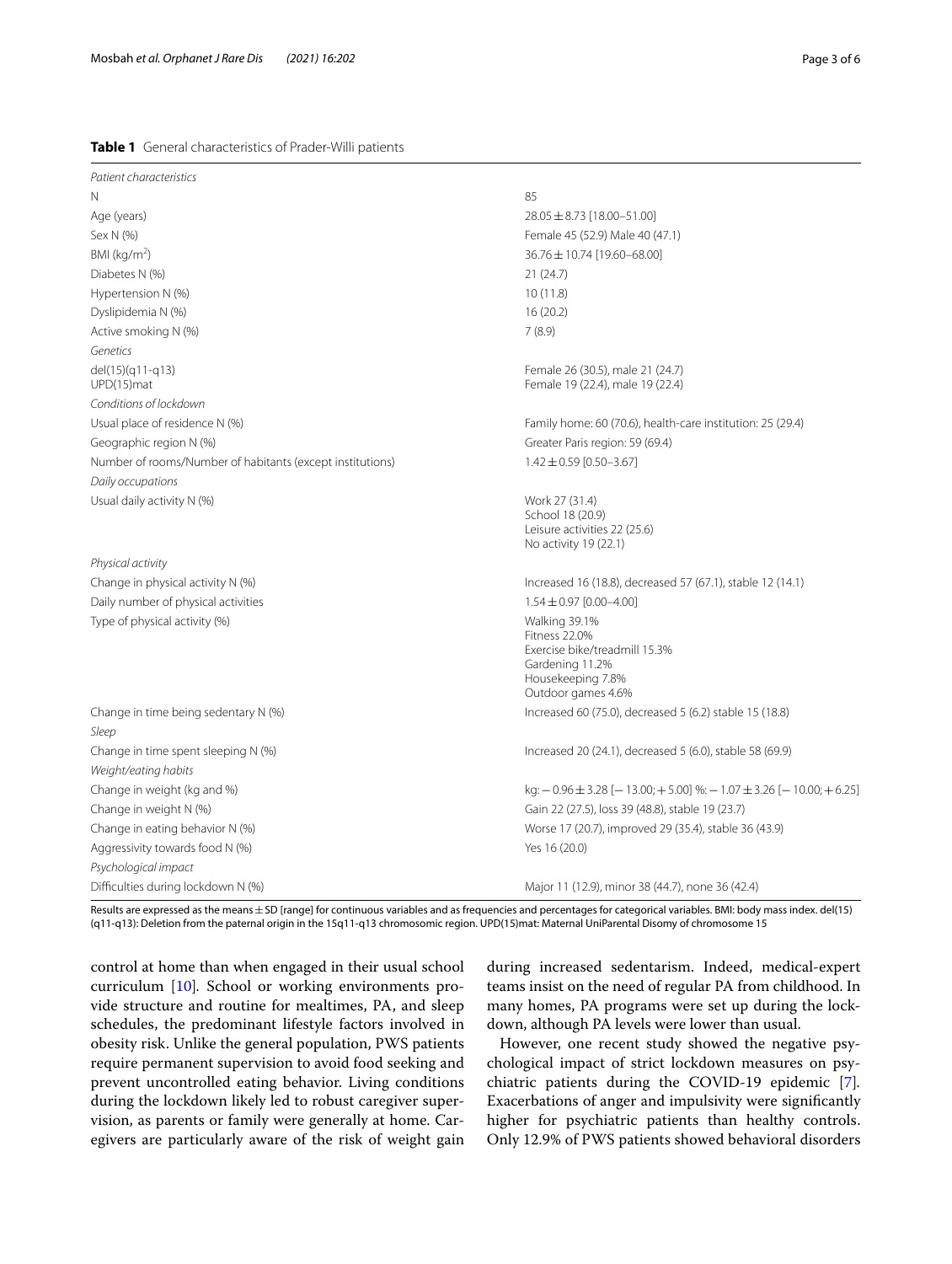| <b>Characteristics</b>             | <b>Weight loss</b>                                                                         | Weight gain                                      | <i>p</i> -value |  |
|------------------------------------|--------------------------------------------------------------------------------------------|--------------------------------------------------|-----------------|--|
| $\mathbb N$                        | 39                                                                                         | 22                                               |                 |  |
| Age (years)                        | $28.95 \pm 8.31$ [18.00-51.00]                                                             | $27.32 \pm 9.98$ [18.00-50.00]                   | 0.20            |  |
| BMI ( $kg/m2$ )                    | 34.60 ± 9.18 [19.60-52.00]                                                                 | $40.45 \pm 9.45$ [22.51-58.60]                   | 0.02            |  |
| Change in weight (kg and %)        | $kq - 3.30 \pm 2.93$<br>$kq + 2.35 \pm 1.54$<br>$%+2.41 \pm 1.57$<br>$%3.68 + 2.50$        |                                                  | 0.0001          |  |
| Sex N (%)                          | Female 22 (56.0), male 17 (44.0)                                                           | Female 11 (50.0), male 11 (50.0)                 | 0.8             |  |
| Type of residence N (%)            | Institution 6 (15.4)<br>Family home 33 (84.6)                                              | Institution 2 (9.1)<br>Family home 20 (91.1)     |                 |  |
| Usual daily activities N (%)       | Yes 34 (87.2), no 5 (12.8)                                                                 | Yes 15 (68.2), no 7 (31.8)                       | 0.10            |  |
| Change in physical activity N (%)  | Increased 10 (25.6)<br>Increased 1 (4.5)<br>No increase 29 (74.4)<br>No increase 21 (95.5) |                                                  | 0.04            |  |
| Change in time being sedentary (%) | Decreased 3 (7.7)<br>No decrease 35 (92.3)                                                 | Decreased 1 (4.5)<br>No decrease 21 (95.5)       | > 0.99          |  |
| Change in eating behavior (%)      | Improvement 20 (51.3)<br>No improvement 19 (48.7)                                          | Improvement 3 (13.6)<br>No improvement 19 (86.4) | 0.005           |  |

<span id="page-3-0"></span>

|  | Table 2 Characteristics of Prader-Willi patients according to weight change category |  |  |  |  |  |  |
|--|--------------------------------------------------------------------------------------|--|--|--|--|--|--|
|--|--------------------------------------------------------------------------------------|--|--|--|--|--|--|

Results are expressed as the means ± SD [range] for continuous variables and as frequencies and percentages for categorical variables. *BMI* body mass index

during the lockdown. Impulsive behavior often arises for individuals with PWS from a misunderstanding of social situations or the occurrence of unpredictable situations*.* It is possible that the lockdown, carried out in a ritualized environment with adapted social interactions and a less stressful context, provided more favourable conditions for PWS subjects.

Only three cases of non-severe COVID-19 were reported (3.5%), although 80.2% of the subjects were living in regions where the estimated prevalence of COVID-19 was high  $(>9.0\%)$  [[11\]](#page-5-10). The high level of compliance with the total lockdown by the PWS patients was likely a contributing factor.

Our study had several limitations, including the fact that our data were acquired in a sample from caregivers' reports and that no quantitative measures of activity levels or food consumption were available. It is possible that parents' sense of their children's behavior was heightened during the lockdown, potentially inadvertently biasing their responses. Moreover, we conducted a single-center study, which might not be representative of the general PWS population.

# **Conclusions**

In conclusion, the COVID-19 pandemic and lockdown did not have a negative impact on most French adult patients with PWS, despite their well-known psychological vulnerability and susceptibility to gain weight. Favorable changes in lifestyle behaviors during the lockdown, strictly supervised by caregivers in a quiet and reassuring environment, were observed, in parallel with modest weight loss for half of the patients.

## **Methods**

## **Study rationale and design**

Eighty-fve adults with genetically confrmed PWS followed at the Reference Center for Rare Diseases in Pitié-Salpêtrière Hospital, Paris, France, were included in this monocentric study. The PWS diagnosis was genetically confrmed using routine genetic laboratory methods. First, we performed DNA-based methylation testing to detect the absence of the paternally contributed PWS/AS (Prader Willi Syndrome/Angelman Syndrome) region on chromosome 15q11-q13 at locus *SNRPN* (Small Nuclear Ribonucleoprotein Polypeptide N) with two methods described previously [\[12](#page-5-11)[–14](#page-5-12)]. Secondly, molecular mechanism was clarifed using a standard fuorescence in situ hybridization (FISH) (deletion). If no deletion was found, analysis of parental and proband DNA with microsatellites was performed to confrm maternal uniparental disomy (UPD).

Telephone interviews were conducted between 15 April and 15 May 2020 by a physician specialized in the care of PWS patients. In France, the complete lockdown lasted from 17 March until 11 May 2020. Patients completed a detailed clinical questionnaire with the help of their caregivers (parents or social workers). The questionnaire included 32 questions related to living conditions during the lockdown, physical and daily activity, sedentary time (time spent seated or lying down when awake and time spent in front of a screen), time sleeping, eating habits (access to food, frequency of eating), medical and behavioral issues (need of medical contact, COVID-19 symptoms in patients and their relatives, frequency of outbursts, anxiety). Weight data before the lockdown were collected from the medical report and weight at the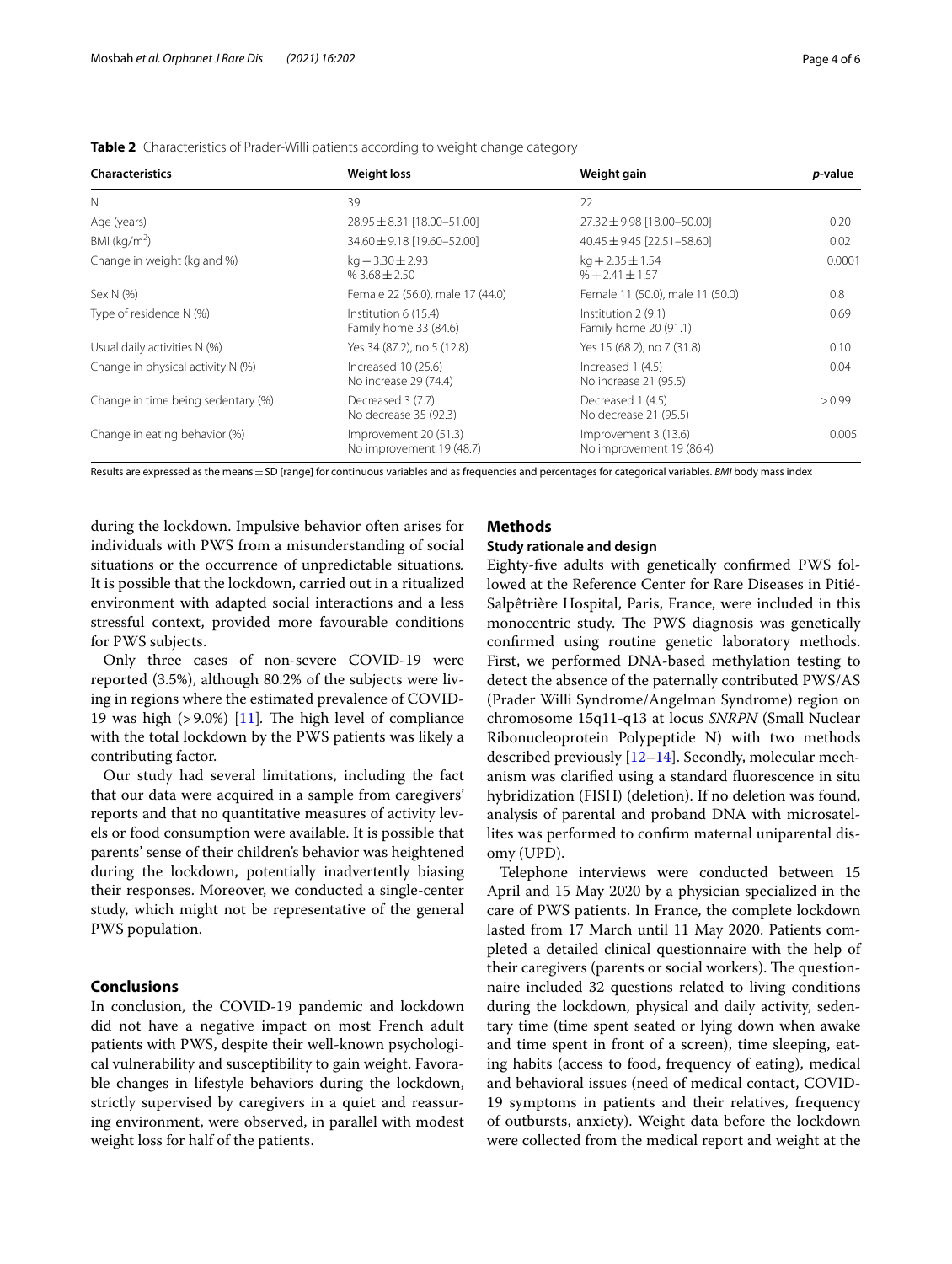

<span id="page-4-0"></span>Results are expressed as the mean±standard deviation, with individual values. ns=non-signifcant. \**p*<0.05; \*\*\**p*<0.001. *EB* eating behavior, *PA* physical activity

end of lockdown was measured by the patient with the help of the caregiver. Patients and their caregivers provided informed consent.

# **Statistical methods**

Descriptive statistics of participant characteristics are expressed as the means and standard deviation (SD) for continuous variables and frequencies and percentages for categorical variables. The mean values of patients who lost weight were compared to those who gained weight using two-sample Fisher test for categorical variables, and two-sample Mann–Whitney test for continuous variables. All statistical analyses were performed using GraphPad Prism version 8.0 and statistical signifcance was considered for two-sided *p*-values < 0.05.

#### **Acknowledgements**

The authors would like to thank the patients and healthcare professionals at the La Pitié-Salpêtrière Hospital, Nutrition Department.